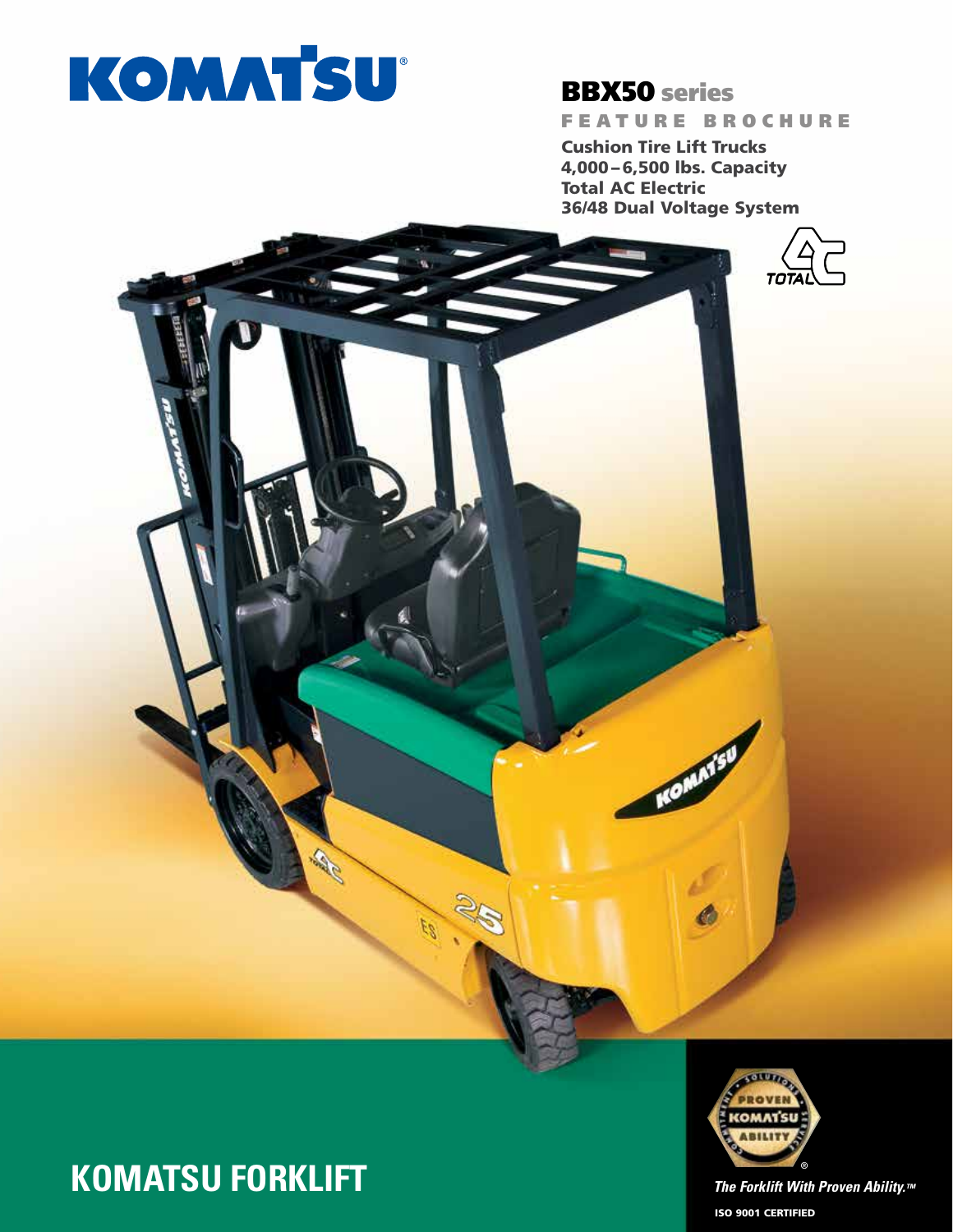# ACcelerate Power, Performance and Productivity

ES

 $45$ 

### Total AC Power

Komatsu Technology accelerates your productivity with superior performance from Total AC Power traction and hydraulic systems. A new standard in forklifts, the Komatsu BBX50 Series offers six heavyduty models ranging from 4,000 lbs. to 6,500 lbs. lifting capacity with standard or extended range battery compartment.

### Komatsu Gives You More…

- More power and quicker acceleration to move more groceries
- More control to reduce carpet end roll damage
- More capacity to carry more cases
- More run time in the freezer

### …and Less

- Less emissions for cleaner operations
- Less maintenance for lower cost of operation

Whether you are moving two loads or two thousand, you can count on Komatsu to meet the challenge of a demanding application. Accelerate to the Future with Komatsu BBX50 Total AC Power.

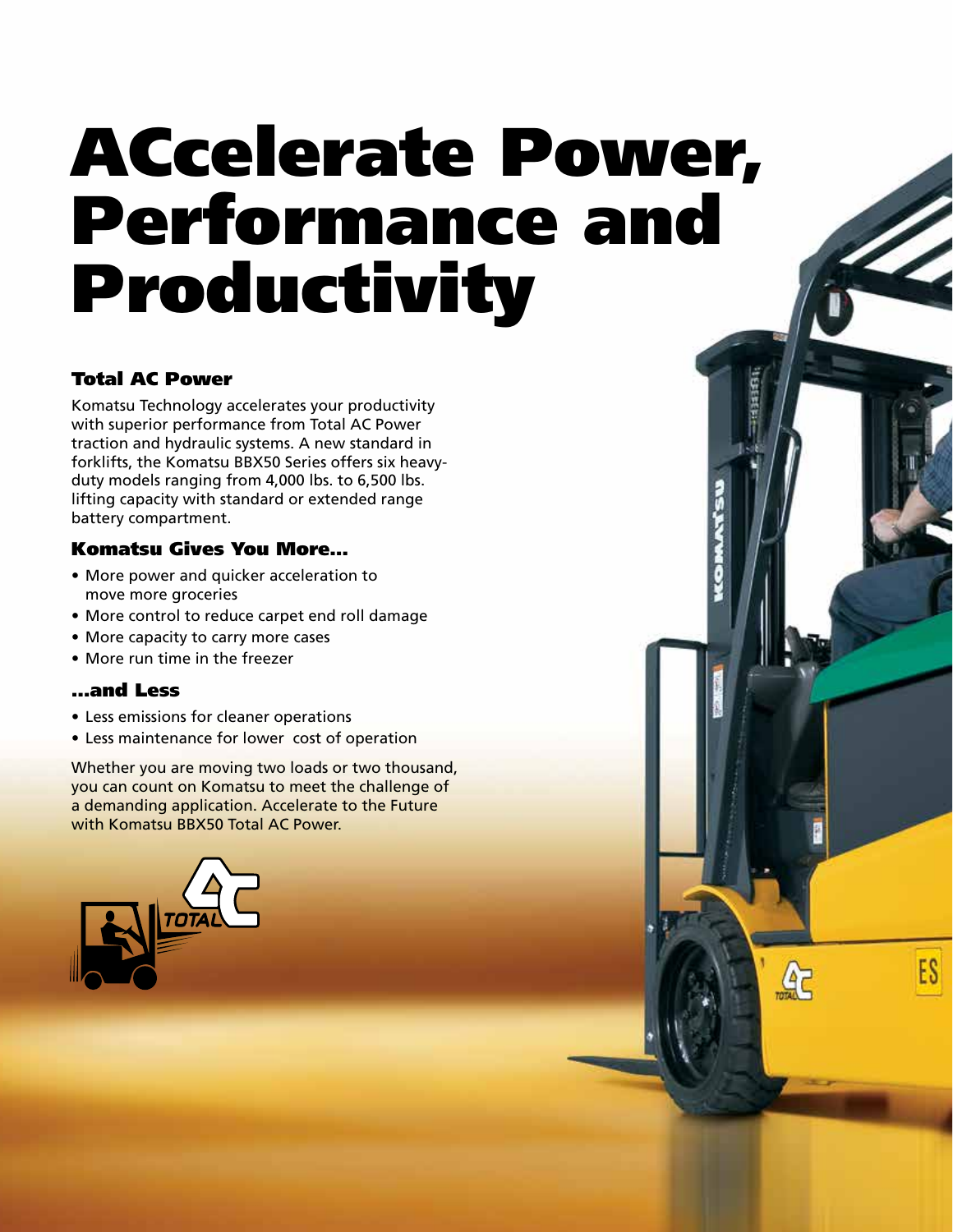### KOMATSU FORKLIFT • BBX50 SERIES





### KOMATSU BBX50 MADE ESPECIALLY FOR YOU

The BBX50 speaks directly to your bottom line with an extended model range and optional packages to handle your special application.

- UL 'EE' rating as to fire and electric shock hazard
- Freezer conditioning for cold storage applications
- Slide-out battery removal for multi-shift operation
- Large battery compartment for extended run time
- 6,500 lb. capacity model for larger loads
- Special tires for wet floors
- "Touch and Go" directional pedal option
- Integral sideshift for increased capacity
- A variety of attachments available for custom applications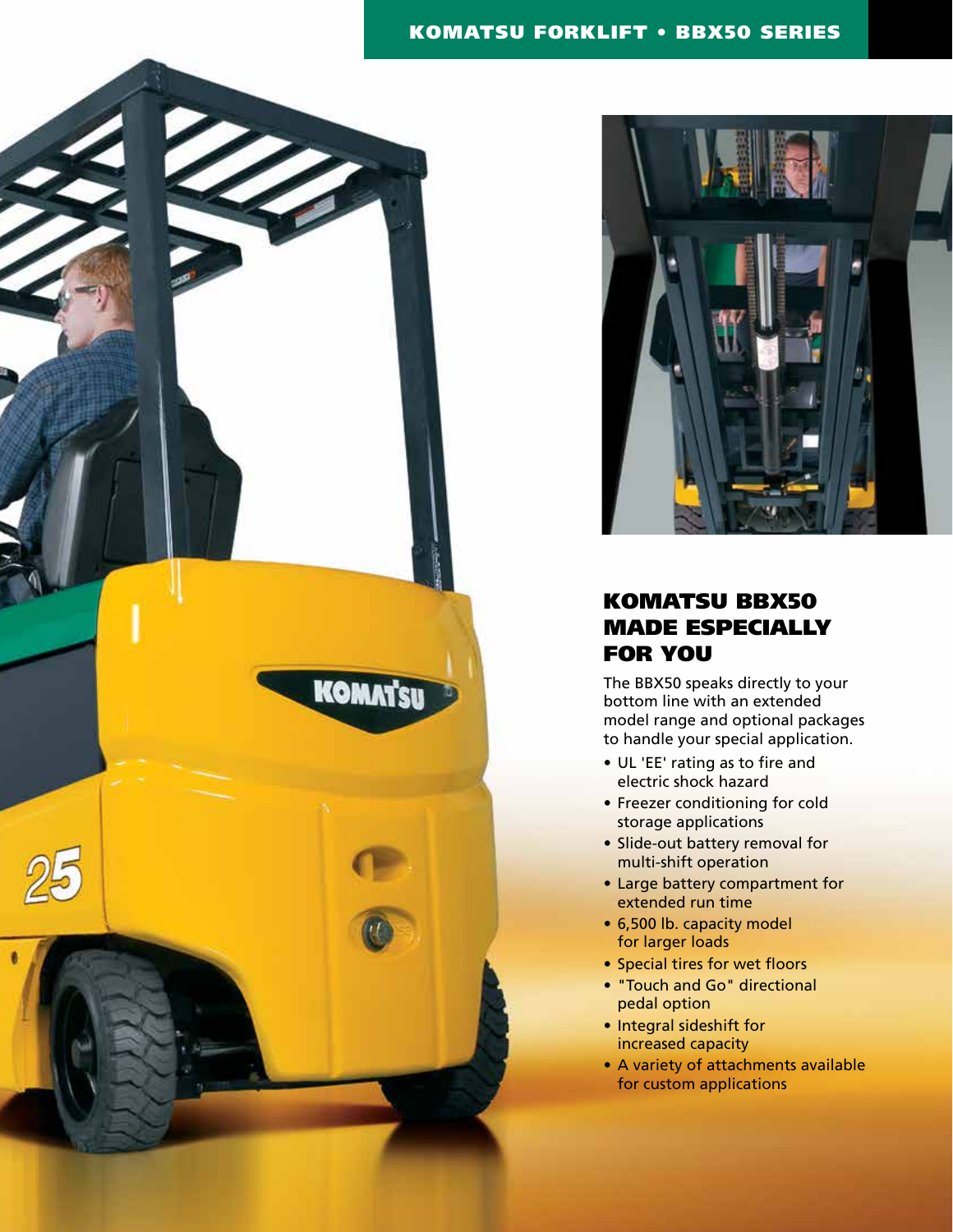# e the Difference. Results.

Komatsu gives a new look to your forklift. Extensive research and ergonomic engineering provides the operator with easy access and a wide open view. You can see the comfort and confidence through increased productivity.

### The New Look

- Slim line steering column
- Small two-spoke steering wheel
- EZ View mast
- Large dash display on console
- Ultra-bright LED headlights

### Operator Comfort And Confidence

- Tilt steering column
- Wide open floor with optimum pedal placement
- Komfort® seat
- Large entry access hand grip
- Lowered step height
- Cupholder, convenience tray and work order clipboard
- Low noise level with on-demand power steering
- Operator controlled speed limiting turtle mode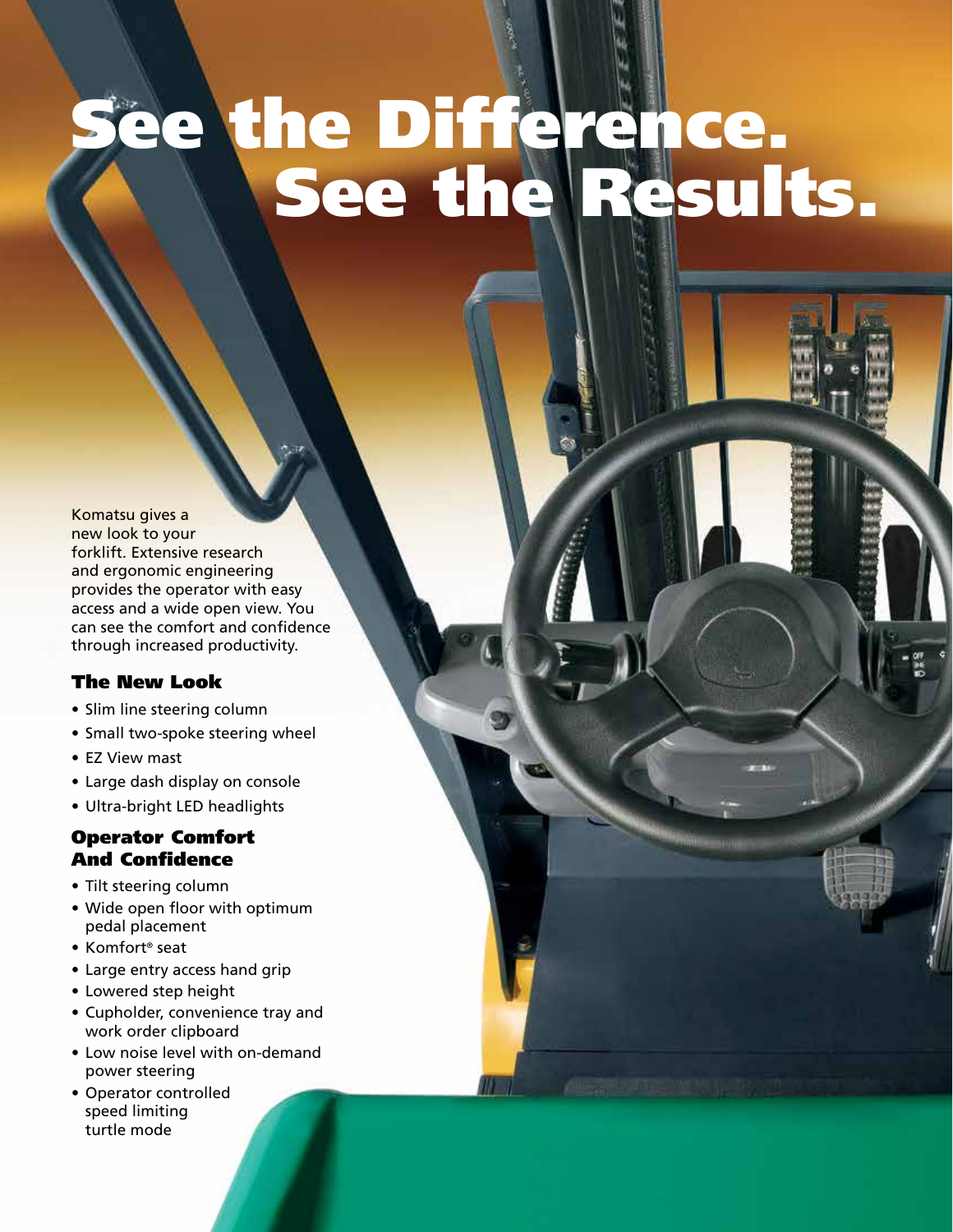

MULTI-PURPOSE DISPLAY AND PROGRAMMING PANEL PROVIDES EXCEPTIONAL VALUE AND VERSATILITY

### Communication Center

- Battery state of charge indicator
- Travel speed and drive power indicator
- Service message, parking brake and turtle mode indicator
- Two line, 24 character system status display message

#### Programmable Performance

- Driver selectable turtle mode
- Supervisor adjustable performance-power curve, lift speed, tilt speed, turtle speed
- Technician adjustable parameters—supervisor override, maximum travel speed, regenerative braking (four modes), hour meter indicator, battery state of charge indicator and lift interrupt
- Maintenance monitor mode
- Password protected access, no service tool required
- Automatic selection, dual-voltage system, 36- or 48-volt

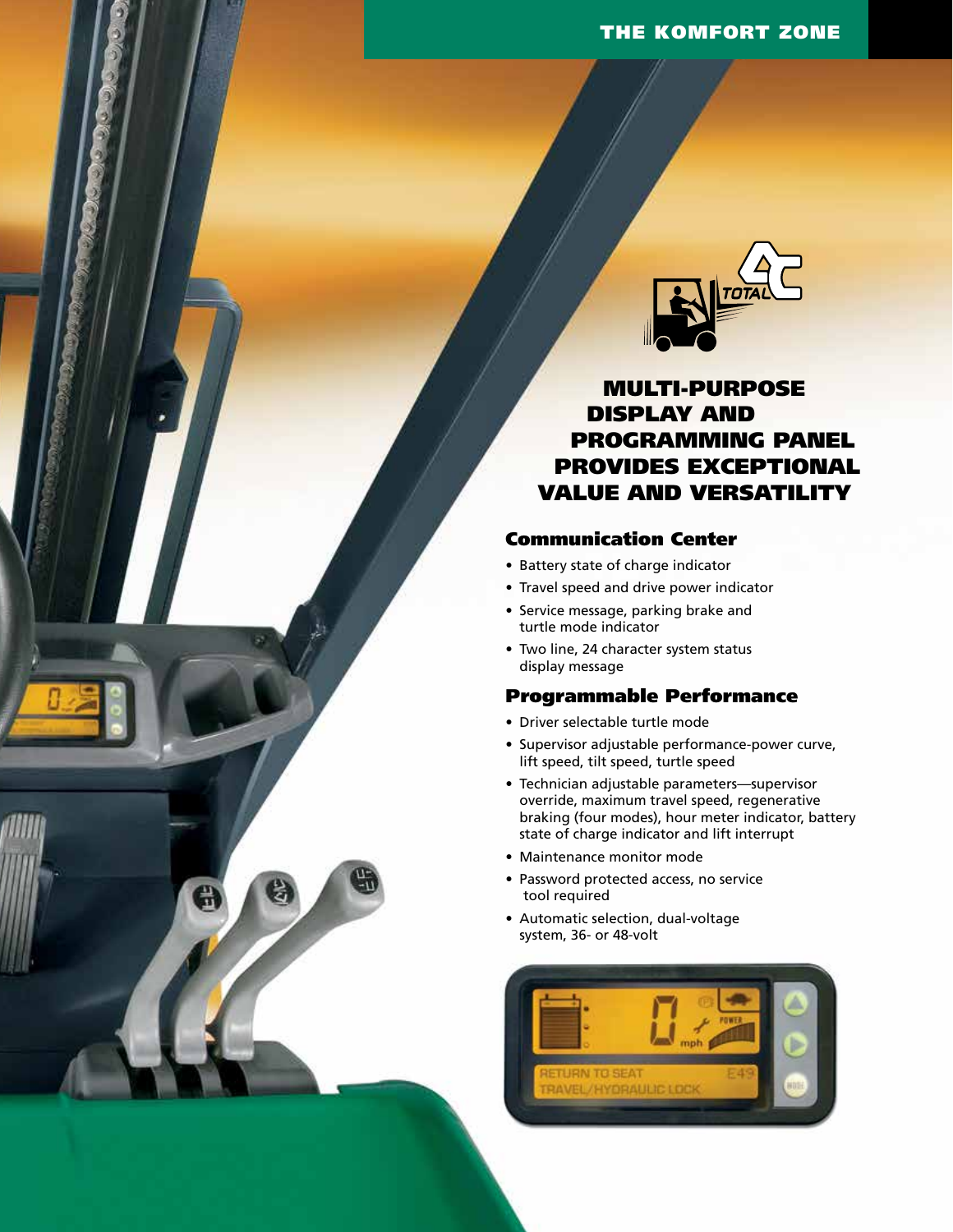# The Strongest Link in the Supply Chain

## The Leader In Total AC

- AC master controller self-diagnostic low maintenance
- AC traction motor maintenance free
- AC hydraulic motor maintenance free
- No power steering motor

### The Leader in Reliability

- LED head lamps (optional LED tail lights)
- O-Ring face seal hydraulic fittings
- Durable and quiet helical gear, double reduction trans axle with transverse mounted drive motor

ES

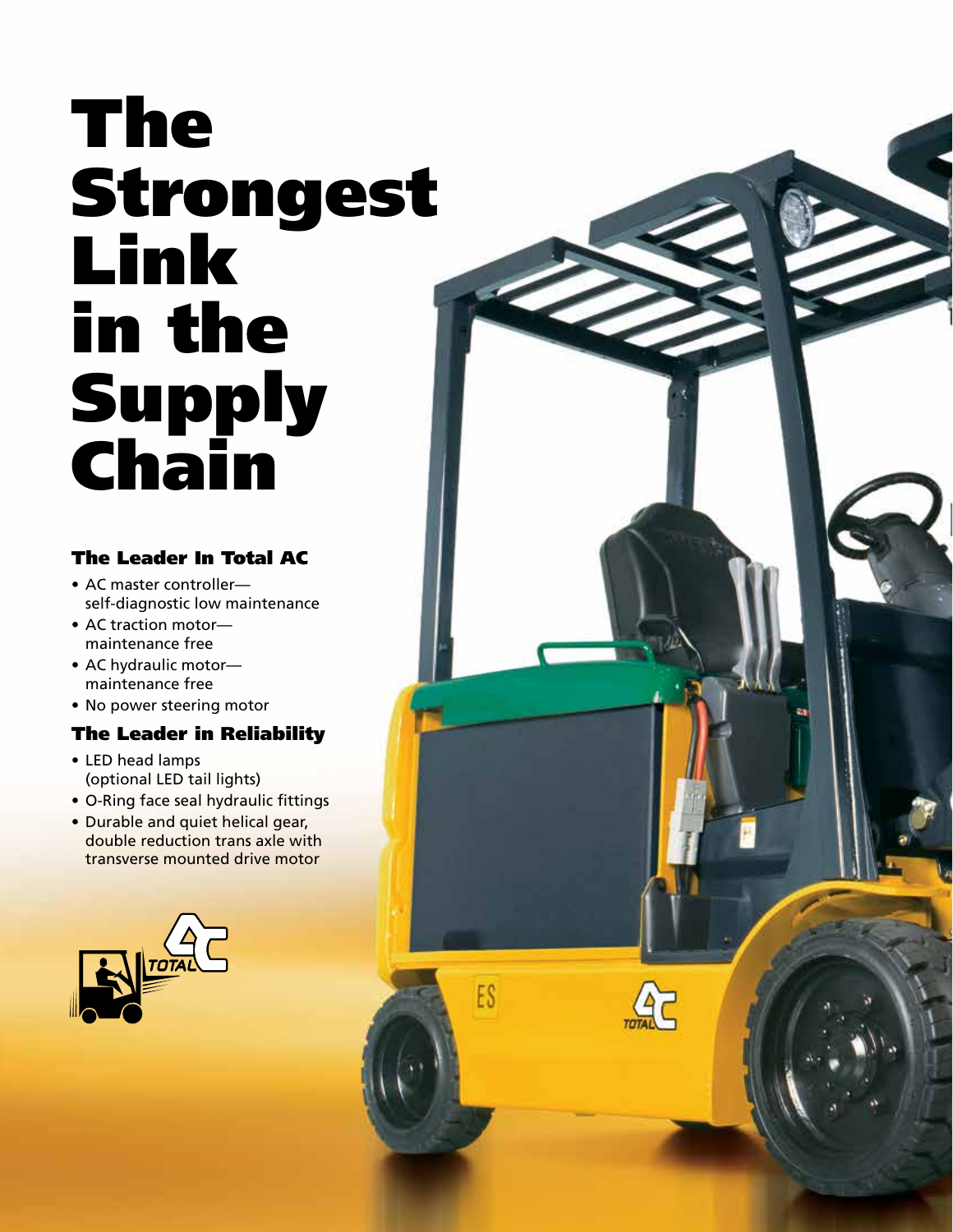

### SHARE OUR STRENGTH

Komatsu Forklift users benefit from Komatsu's more than 80 years experience of engineering excellence in heavy equipment. Komatsu Forklift has been providing material handling solutions for over 50 years.

### Komatsu Gives You More

- One piece, cast steel final drive housing
- Rubber mounted steer axle with double acting steering cylinder mounted inside axle structure
- Water-proof electrical connectors
- Heavy-duty, self-activating, drum and shoe service brakes
- Welded frame construction with integral hydraulic reservoir

Let us show you how durability by design and industry leading technology can accelerate your productivity.

Contact your authorized Komatsu dealer today.